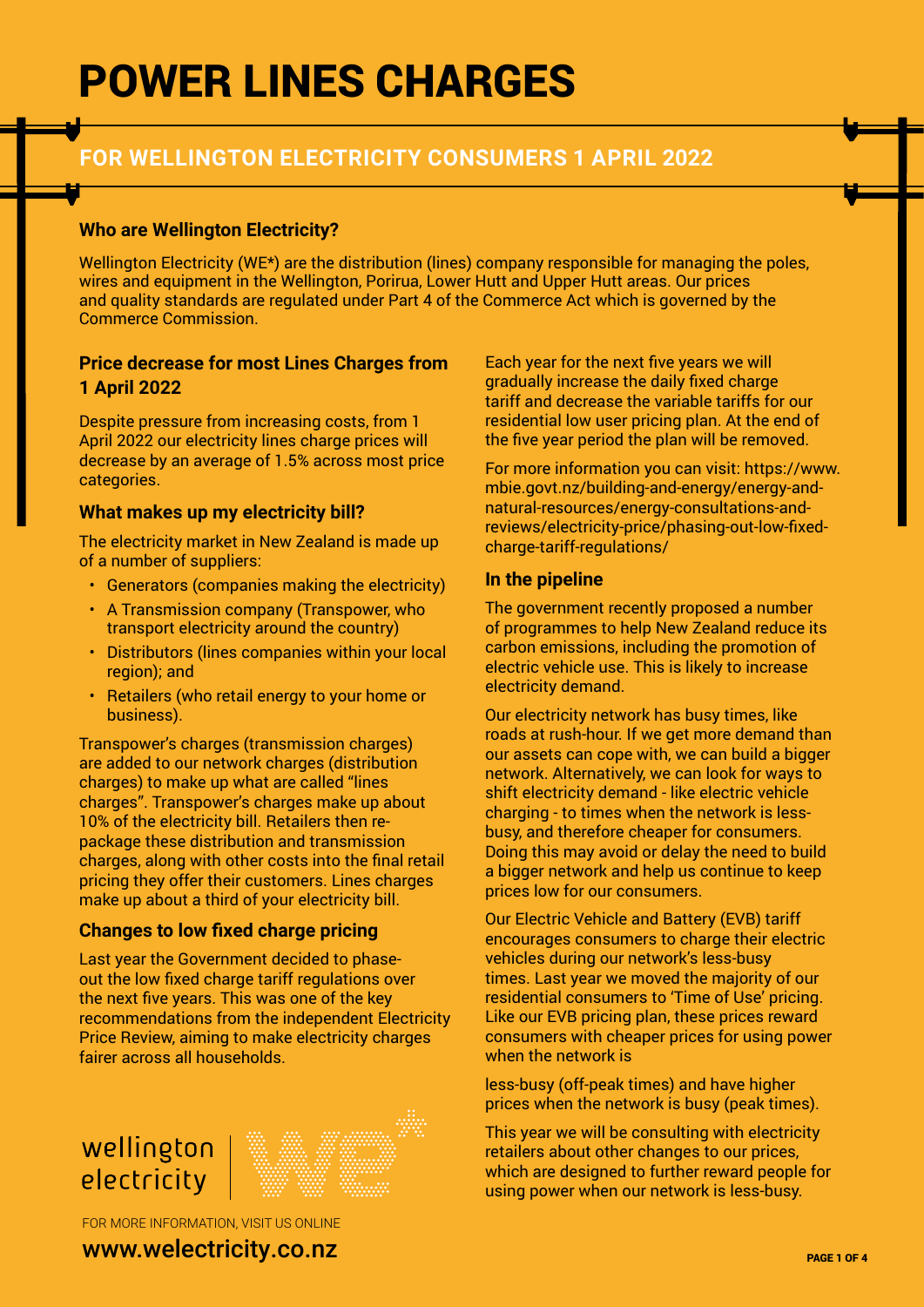## **FOR WELLINGTON ELECTRICITY CONSUMERS 1 APRIL 2022 CONT.**

### **LINES CHARGES APRIL 2022**

| Code                                                          | <b>Description</b>                                                        | <b>Units</b> | 1 April 2021 | 1 April 2022 |  |  |  |
|---------------------------------------------------------------|---------------------------------------------------------------------------|--------------|--------------|--------------|--|--|--|
| <b>RESIDENTIAL PRICING</b>                                    |                                                                           |              |              |              |  |  |  |
| <b>Residential Time of Use</b>                                |                                                                           |              |              |              |  |  |  |
| RLUTOU-FIXD                                                   | Residential time of use low user daily                                    | \$/con/day   | 0.1500       | 0.3000       |  |  |  |
| RLUTOU-UC                                                     | Residential time of use low user uncontrolled                             | \$/kWh       | 0.1018       | 0.0920       |  |  |  |
| RLUTOU-AICO                                                   | Residential time of use low user all inclusive                            | \$/kWh       | 0.0817       | 0.0730       |  |  |  |
| RLUTOU-P-UC                                                   | Residential time of use low user peak <sup>1</sup>                        | \$/kWh       | 0.1373       | 0.1253       |  |  |  |
| RLUTOU-OP-UC                                                  | Residential time of use low user off-peak <sup>2</sup>                    | \$/kWh       | 0.0860       | 0.0753       |  |  |  |
| RLUTOU-P-AI                                                   | Residential time of use low user all inclusive peak <sup>1</sup>          | \$/kWh       | 0.1194       | 0.1075       |  |  |  |
| RLUTOU-OP-AI                                                  | Residential time of use low user all inclusive off-peak <sup>2</sup>      | \$/kWh       | 0.0646       | 0.0575       |  |  |  |
| RLUTOU-CTRL                                                   | Residential time of use low user controlled                               | \$/kWh       | 0.0492       | 0.0476       |  |  |  |
| <b>RLUTOU-NITE</b>                                            | Residential time of use low user night boost                              | \$/kWh       | 0.0167       | 0.0162       |  |  |  |
| RSUTOU-FIXD                                                   | Residential time of use standard user daily                               | \$/con/day   | 0.9975       | 0.9975       |  |  |  |
| RSUTOU-UC                                                     | Residential time of use standard user uncontrolled                        | \$/kWh       | 0.0639       | 0.0603       |  |  |  |
| RSUTOU-AICO                                                   | Residential time of use standard user all inclusive                       | \$/kWh       | 0.0439       | 0.0414       |  |  |  |
| RSUTOU-P-UC                                                   | Residential time of use standard user peak <sup>1</sup>                   | \$/kWh       | 0.0987       | 0.0936       |  |  |  |
| RSUTOU-OP-UC                                                  | Residential time of use standard user off-peak <sup>2</sup>               | \$/kWh       | 0.0488       | 0.0436       |  |  |  |
| RSUTOU-P-AI                                                   | Residential time of use standard user all inclusive peak <sup>1</sup>     | \$/kWh       | 0.0783       | 0.0758       |  |  |  |
| RSUTOU-OP-AI                                                  | Residential time of use standard user all inclusive off-peak <sup>2</sup> | \$/kWh       | 0.0284       | 0.0258       |  |  |  |
| RSUTOU-CTRL                                                   | Residential time of use standard user controlled                          | \$/kWh       | 0.0195       | 0.0184       |  |  |  |
| RSUTOU-NITE                                                   | Residential time of use standard user night boost                         | \$/kWh       | 0.0152       | 0.0144       |  |  |  |
| <b>Residential</b>                                            |                                                                           |              |              |              |  |  |  |
| RLU-FIXD                                                      | Residential low user daily                                                | \$/con/day   | 0.1500       | 0.3000       |  |  |  |
| RLU-24UC                                                      | Residential low user uncontrolled                                         | \$/kWh       | 0.1018       | 0.0920       |  |  |  |
| RLU-AICO                                                      | Residential low user all inclusive                                        | \$/kWh       | 0.0817       | 0.0730       |  |  |  |
| <b>RLU-CTRL</b>                                               | Residential low user controlled                                           | \$/kWh       | 0.0492       | 0.0476       |  |  |  |
| <b>RLU-NITE</b>                                               | Residential low user night boost                                          | \$/kWh       | 0.0167       | 0.0162       |  |  |  |
| <b>RSU-FIXD</b>                                               | Residential standard user daily                                           | \$/con/day   | 0.9975       | 0.9975       |  |  |  |
| RSU-24UC                                                      | Residential standard user uncontrolled                                    | \$/kWh       | 0.0639       | 0.0603       |  |  |  |
| RSU-AICO                                                      | Residential standard user all inclusive                                   | \$/kWh       | 0.0439       | 0.0414       |  |  |  |
| <b>RSU-CTRL</b>                                               | Residential standard user controlled                                      | \$/kWh       | 0.0195       | 0.0184       |  |  |  |
| <b>RSU-NITE</b>                                               | Residential standard user night boost                                     | \$/kWh       | 0.0152       | 0.0144       |  |  |  |
| Residential Electric Vehicle and Battery Storage <sup>3</sup> |                                                                           |              |              |              |  |  |  |
| RLUEVB-FIXD                                                   | Residential EV & battery storage low user daily                           | \$/con/day   | 0.1500       | 0.3000       |  |  |  |
| RLUEVB-PEAK                                                   | Residential EV & battery storage low user peak <sup>1</sup>               | \$/kWh       | 0.1602       | 0.1464       |  |  |  |
| RLUEVB-OFFPEAK                                                | Residential EV & battery storage low user off-peak <sup>2</sup>           | \$/kWh       | 0.0713       | 0.0634       |  |  |  |
| RLUEVB-CTRL                                                   | Residential EV & battery storage low user controlled                      | \$/kWh       | 0.0492       | 0.0476       |  |  |  |
| RSUEVB-FIXD                                                   | Residential EV & battery storage standard user daily                      | \$/con/day   | 1.1663       | 1.1663       |  |  |  |
| RSUEVB-PEAK                                                   | Residential EV & battery storage standard user peak <sup>1</sup>          | \$/kWh       | 0.1151       | 0.1076       |  |  |  |
| RSUEVB-OFFPEAK                                                | Residential EV & battery storage standard user off-peak <sup>2</sup>      | \$/kWh       | 0.0261       | 0.0250       |  |  |  |
| <b>RSUEVB-CTRL</b>                                            | Residential EV & battery storage standard user controlled                 | \$/kWh       | 0.0195       | 0.0184       |  |  |  |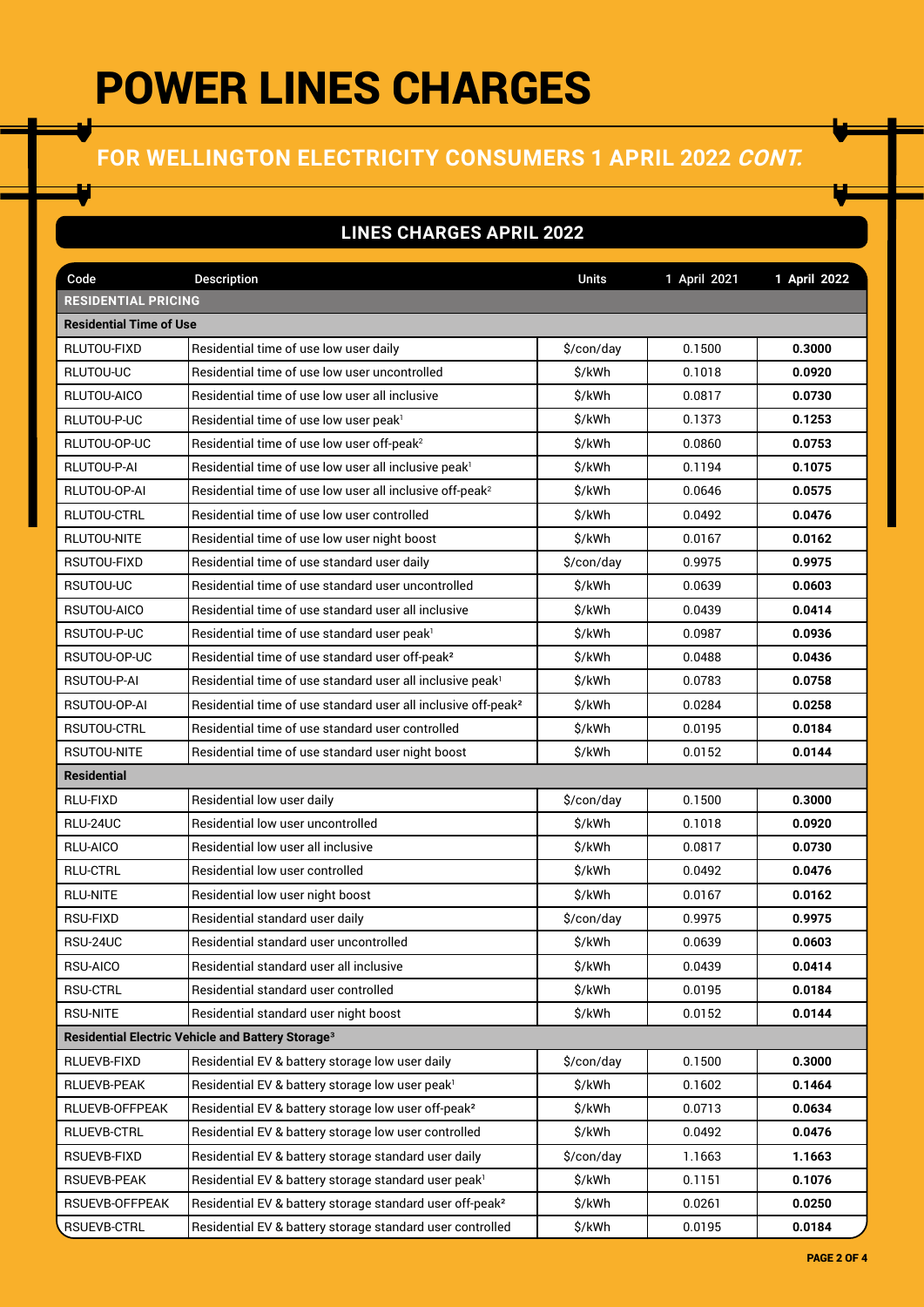## **FOR WELLINGTON ELECTRICITY CONSUMERS 1 APRIL 2022 CONT.**

### **LINES CHARGES APRIL 2022**

| Code                                  | Description                                                         | <b>Units</b>  | 1 April 2021 | 1 April 2022 |  |  |  |
|---------------------------------------|---------------------------------------------------------------------|---------------|--------------|--------------|--|--|--|
| <b>COMMERCIAL PRICING</b>             |                                                                     |               |              |              |  |  |  |
| <b>General Low Voltage Connection</b> |                                                                     |               |              |              |  |  |  |
| GLV15-FIXD                            | General low voltage <= 15kVA daily                                  | \$/con/day    | 0.5517       | 0.5431       |  |  |  |
| GLV15-24UC                            | General low voltage <=15kVA uncontrolled                            | \$/kWh        | 0.0499       | 0.0492       |  |  |  |
| GLV69-FIXD                            | General low voltage >15kVA and <=69kVA daily                        | \$/con/day    | 1.3647       | 1.3432       |  |  |  |
| GLV69-24UC                            | General low voltage >15kVA and <= 69kVA uncontrolled                | \$/kWh        | 0.0346       | 0.0341       |  |  |  |
| GLV138-FIXD                           | General low voltage >69kVA and <=138kVA daily                       | \$/con/day    | 7.7332       | 7.6117       |  |  |  |
| GLV138-24UC                           | General low voltage >69kVA and <=138kVA uncontrolled                | \$/kWh        | 0.0410       | 0.0404       |  |  |  |
| GLV300-FIXD                           | General low voltage >138kVA and <=300kVA daily                      | \$/con/day    | 11.0159      | 10.8428      |  |  |  |
| GLV300-24UC                           | General low voltage >138kVA and <=300kVA uncontrolled               | \$/kWh        | 0.0170       | 0.0168       |  |  |  |
| GLV1500-FIXD                          | General low voltage >300kVA and <=1500kVA daily                     | \$/con/day    | 27.7778      | 27.3414      |  |  |  |
| GLV1500-24UC                          | General low voltage >300kVA and <=1500kVA uncontrolled              | \$/kWh        | 0.0075       | 0.0074       |  |  |  |
| GLV1500-DAMD                          | General low voltage >300kVA and <= 1500kVA demand                   | \$/kVA/month  | 6.7377       | 6.6318       |  |  |  |
| <b>General Transformer Connection</b> |                                                                     |               |              |              |  |  |  |
| GTX15-FIXD                            | General transformer <= 15kVA daily                                  | \$/con/day    | 0.5009       | 0.4930       |  |  |  |
| GTX15-24UC                            | General transformer <= 15kVA uncontrolled                           | \$/kWh        | 0.0465       | 0.0458       |  |  |  |
| GTX69-FIXD                            | General transformer >15kVA and <=69kVA daily                        | \$/con/day    | 1.2385       | 1.2191       |  |  |  |
| GTX69-24UC                            | General transformer >15kVA and <=69kVA uncontrolled                 | \$/kWh        | 0.0326       | 0.0321       |  |  |  |
| GTX138-FIXD                           | General transformer >69kVA and <=138kVA daily                       | \$/con/day    | 7.0170       | 6.9067       |  |  |  |
| GTX138-24UC                           | General transformer >69kVA and <=138kVA uncontrolled                | \$/kWh        | 0.0383       | 0.0377       |  |  |  |
| GTX300-FIXD                           | General transformer >138kVA and <=300kVA daily                      | \$/con/day    | 9.9959       | 9.8389       |  |  |  |
| GTX300-24UC                           | General transformer >138kVA and <=300kVA uncontrolled               | \$/kWh        | 0.0158       | 0.0156       |  |  |  |
| GTX1500-FIXD                          | General transformer >300kVA and <=1500kVA daily                     | \$/con/day    | 21.5674      | 21.2285      |  |  |  |
| GTX1500-24UC                          | General transformer >300kVA and <=1500kVA uncontrolled              | \$/kWh        | 0.0061       | 0.0060       |  |  |  |
| GTX1500-CAPY                          | General transformer >300kVA and <= 1500kVA capacity                 | \$/kVA/day    | 0.0148       | 0.0146       |  |  |  |
| GTX1500-DAMD                          | General transformer >300kVA and <=1500kVA demand                    | \$/kVA/month  | 5.6634       | 5.5744       |  |  |  |
| GTX1501-FIXD                          | General transformer >1500kVA connection daily                       | \$/con/day    | 0.0480       | 0.0473       |  |  |  |
| GTX1501-24UC                          | General transformer >1500kVA connection uncontrolled                | \$/kWh        | 0.0014       | 0.0014       |  |  |  |
| GTX1501-CAPY                          | General transformer >1500kVA connection capacity                    | \$/kVA/day    | 0.0260       | 0.0256       |  |  |  |
| GTX1501-DOPC                          | General transformer >1500kVA connection on-peak demand <sup>4</sup> | \$/kW/month   | 10.6705      | 10.5029      |  |  |  |
| GTX1501-PWRF                          | General transformer >1500kVA connection power factor <sup>5</sup>   | \$/kVAr/month | 7.7049       | 7.5838       |  |  |  |

| Code                          | <b>Description</b>                              | <b>Units</b>   | 1 April 2021 | 1 April 2022 |  |
|-------------------------------|-------------------------------------------------|----------------|--------------|--------------|--|
| <b>OTHER PRICING</b>          |                                                 |                |              |              |  |
| <b>Unmetered</b>              |                                                 |                |              |              |  |
| G001-FIXD                     | Non-street lighting daily                       | \$/fitting/day | 0.0381       | 0.0375       |  |
| G001-24UC                     | Non-street lighting uncontrolled                | \$/kWh         | 0.1234       | 0.1215       |  |
| G002-FIXD                     | Street lighting daily <sup>6</sup>              | \$/fitting/day | 0.2038       | 0.2140       |  |
| G002-24UC                     | Street lighting uncontrolled                    | \$/kWh         | 0.0000       | 0.0000       |  |
| <b>Distributed Generation</b> |                                                 |                |              |              |  |
| DGEN                          | Small scale distributed generation <sup>7</sup> | \$/kWh         | 0.0000       | 0.0000       |  |